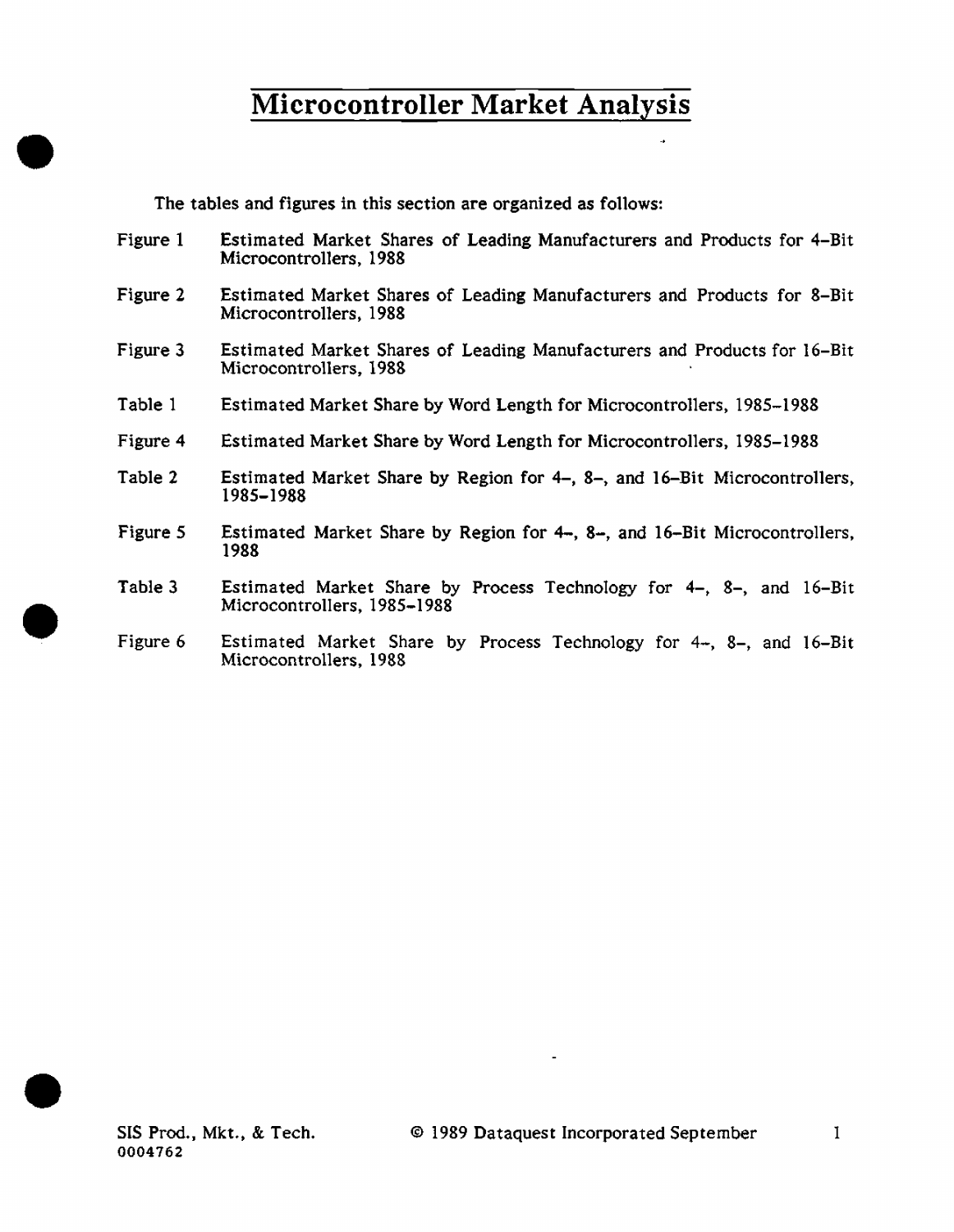Figure 1





Figure 2





Source: Da1aqucst September 1989

•

•

•

SIS Prod., Mkt., & Tech. 0004762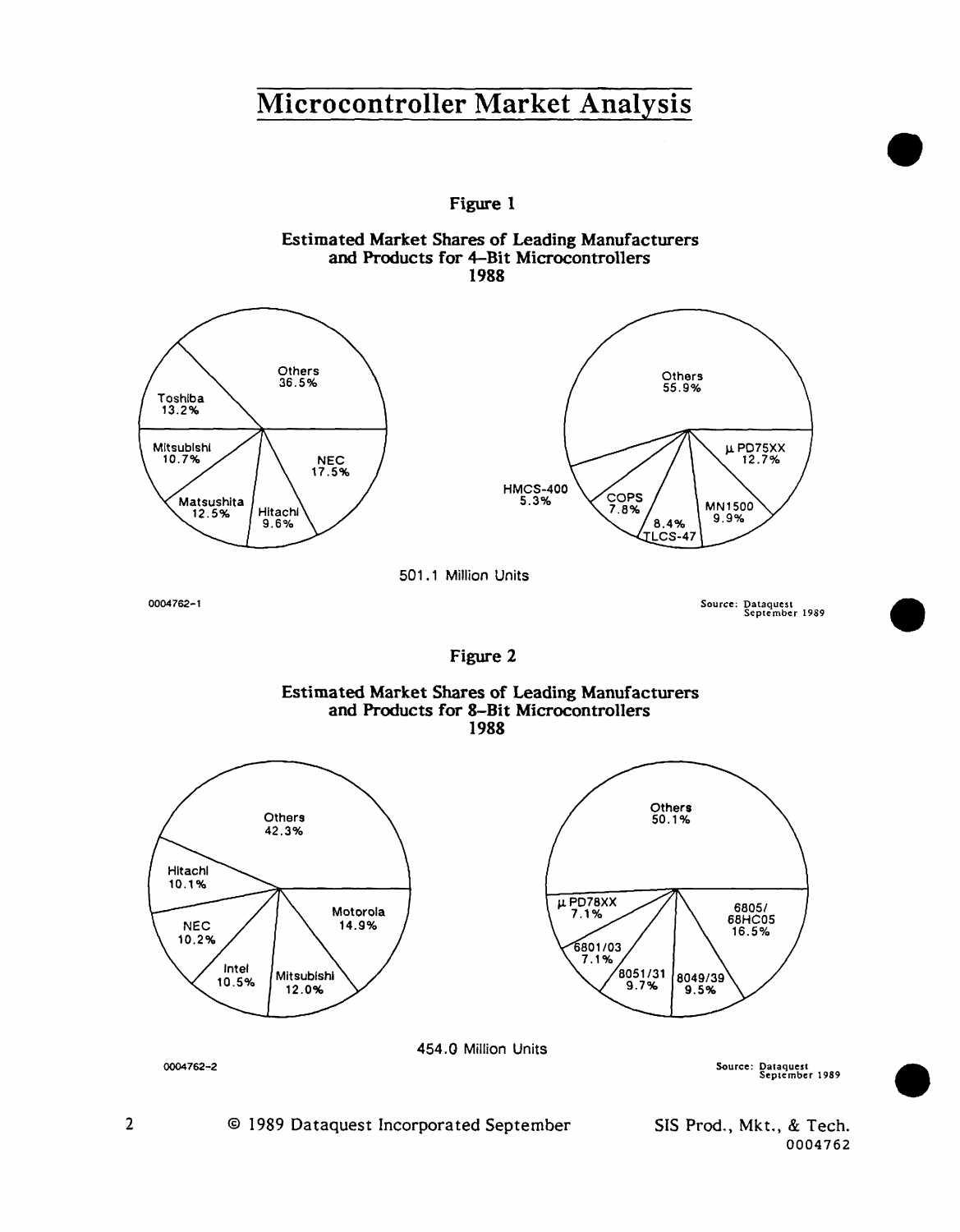

SIS Prod., Mkt., & Tech. 0004762

•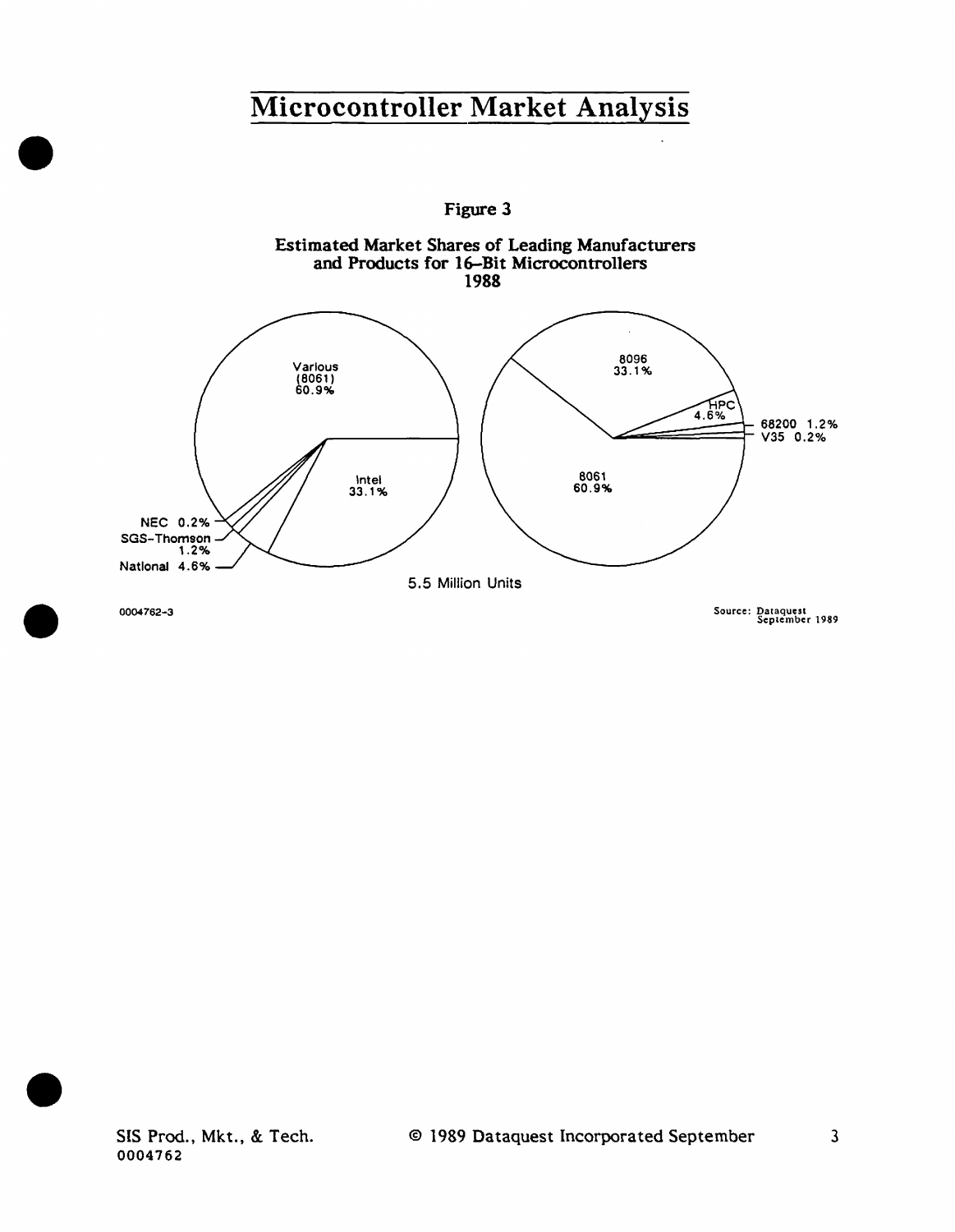### Table 1

#### Estimated Market Share by Word Length for Microcontrollers 1985-1988 (Thousands of Units)

|                         | 1985    | 1986                 | 1987    | 1988    |  |  |
|-------------------------|---------|----------------------|---------|---------|--|--|
| $4 - Bit$               |         |                      |         |         |  |  |
| Shipments               | 177,038 | 271,883              | 392,332 | 501,075 |  |  |
| Percent                 | 51.9%   | 54.8%                | 53.8%   | 51.9%   |  |  |
| $8-Bit$                 |         |                      |         |         |  |  |
| Shipments               | 163,599 | 224,001              | 333,362 | 454,022 |  |  |
| Percent                 | 48.0%   | 45.1%                | 45.7%   | 47.0%   |  |  |
| $16 - Bit$              |         |                      |         |         |  |  |
| Shipments               | 232     | 399                  | 3,311   | 5,461   |  |  |
| Percent                 | 0.1%    | 0.1%                 | 0.5%    | 0.6%    |  |  |
| Total Shipments 340,869 |         | 496,283              | 729,005 | 966,019 |  |  |
|                         |         | Dataguest<br>Source: |         |         |  |  |

### Figure 4

#### Estimated Market Share by Word Length for Microcontrollers 1985-1988



SIS Prod., Mkt., & Tech. 0004762

September 1989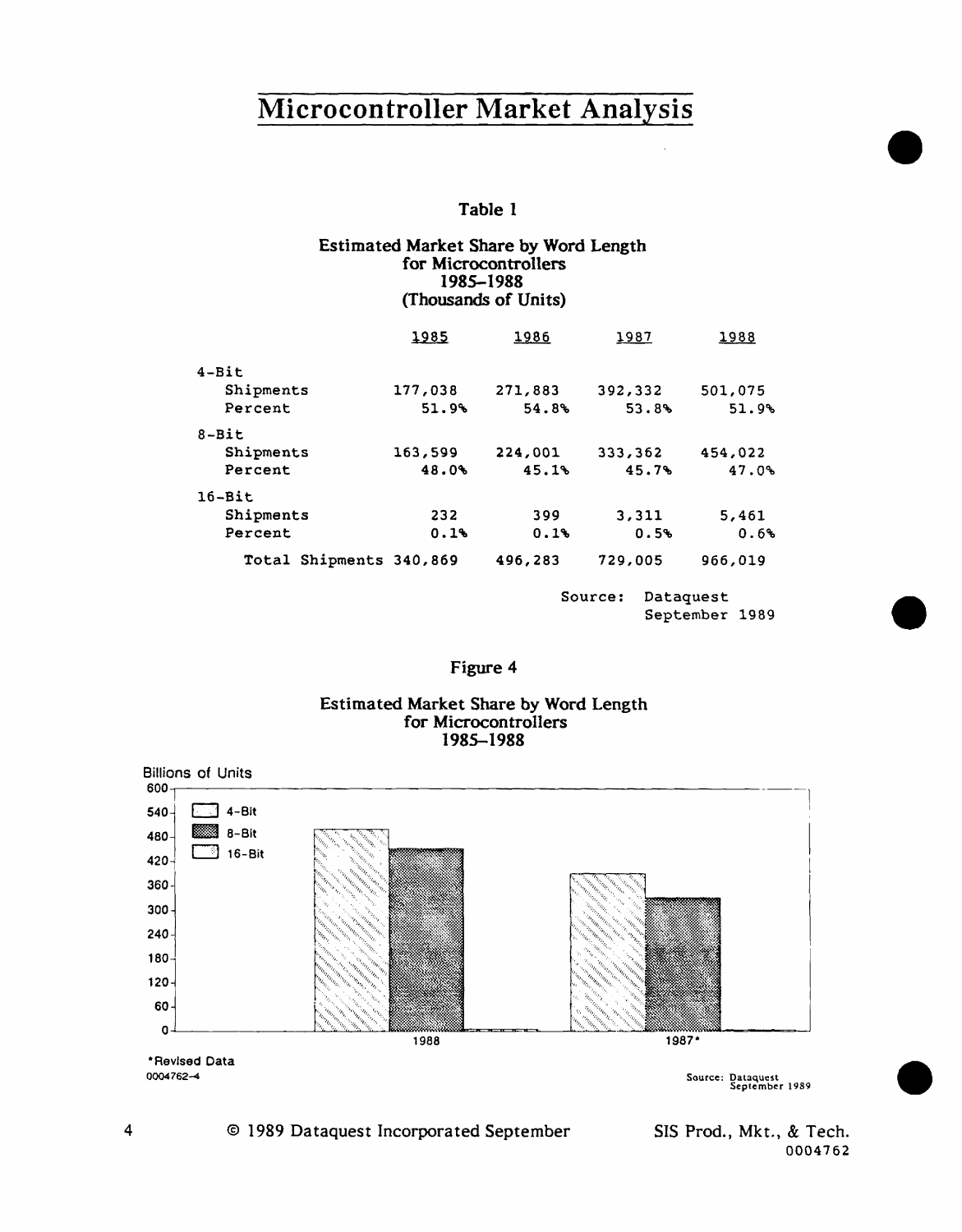### Table 2

### Estimated Market Share by Region for 4-, 8-, and 16-Bit Microcontrollers 1985-1988 (Thousands of Units)

|                        | 1985    | 1986    | <u> 1987 </u> | 1988    |
|------------------------|---------|---------|---------------|---------|
| 4-Bit Shipments        | 177,038 | 271,883 | 392,332       | 501,075 |
| U.S. Companies (%)     | 16.3%   | 17.8%   | 11.8%         | 7.7%    |
| Japanese Companies (%) | 80.8%   | 79.8%   | 86.3%         | 90.5%   |
| European Companies (%) | 3.0%    | 2.3%    | 1.9%          | 1.8     |
| 8-Bit Shipments        | 163,599 | 224,001 | 333,362       | 454,022 |
| U.S. Companies (%)     | 42.7%   | 34.8%   | 35.3%         | 36.4%   |
| Japanese Companies (%) | 43.2%   | 50.0%   | 53.1%         | 54.7%   |
| European Companies (%) | 14.1%   | 15.2%   | 11.6%         | 8.9%    |
| 16-Bit Shipments       | 232     | 399     | 3,311         | 5,461   |
| U.S. Companies (%)     | 94.8%   | 67.7%   | 96.6%         | 98.7%   |
| Japanese Companies (%) | 0.      | 0.      | 0.1%          | 0.2%    |
| European Companies (%) | 5.2%    | 32.3%   | 3.3%          | 1.2%    |
| Total Shipments        | 340,869 | 496,283 | 729,005       | 960,558 |
| U.S. Companies (%)     | 29.0%   | 25.5%   | 22.9%         | 38.4%   |
| Japanese Companies (%) | 62.7%   | 66.3%   | 70.7%         | 73.1%   |
| European Companies (%) | 8.3%    | 8.2%    | 6.4%          | 5.1%    |

Source: Dataquest September 1989

 $\mathcal{C}_\bullet$ 

SIS Prod., Mkt., & Tech. 0004762

•

•

•

 $\mathbf{S}$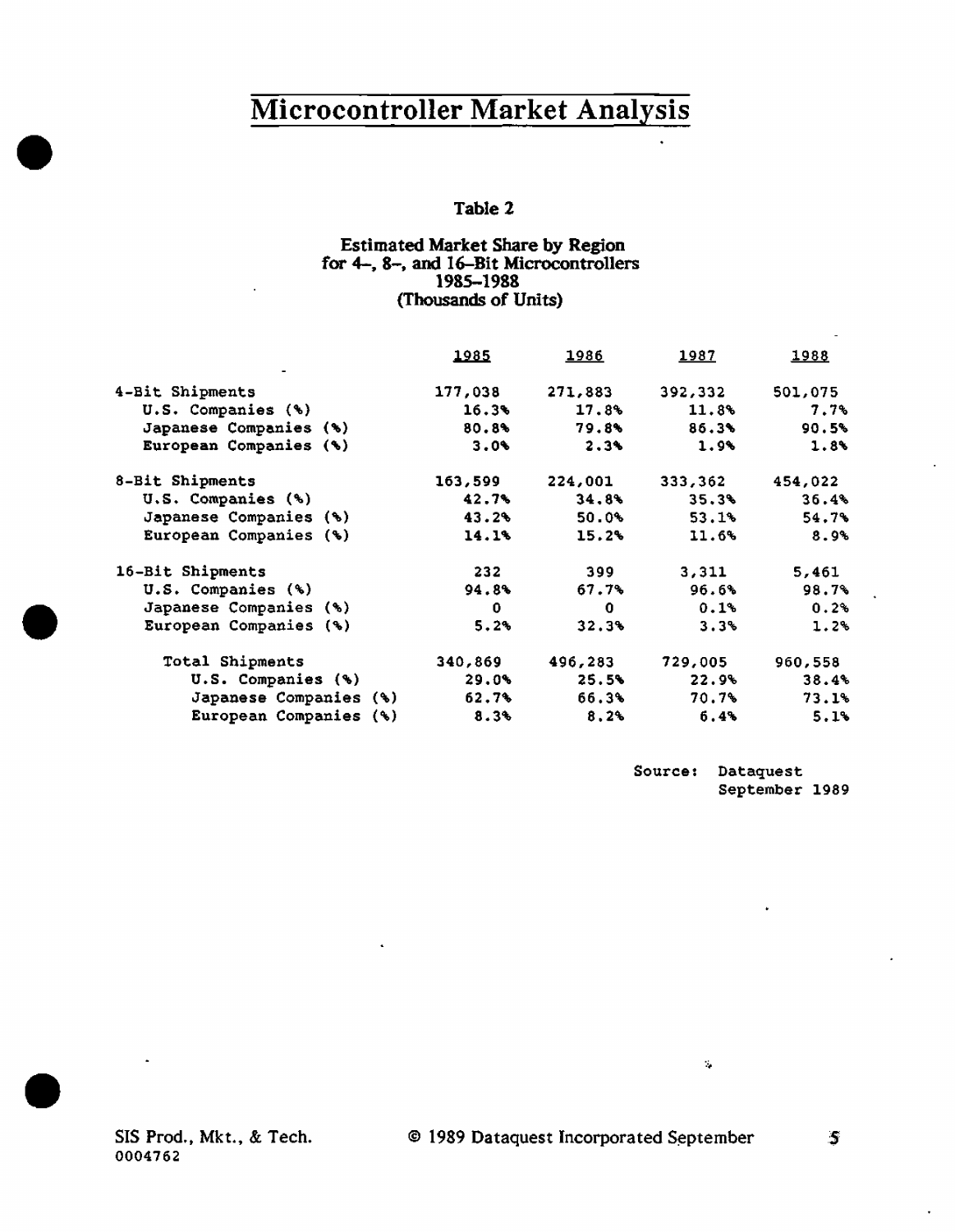**Figure** *5* 



0004762-5

Source: Dataquest<br>September 1989

•

•

•

0004762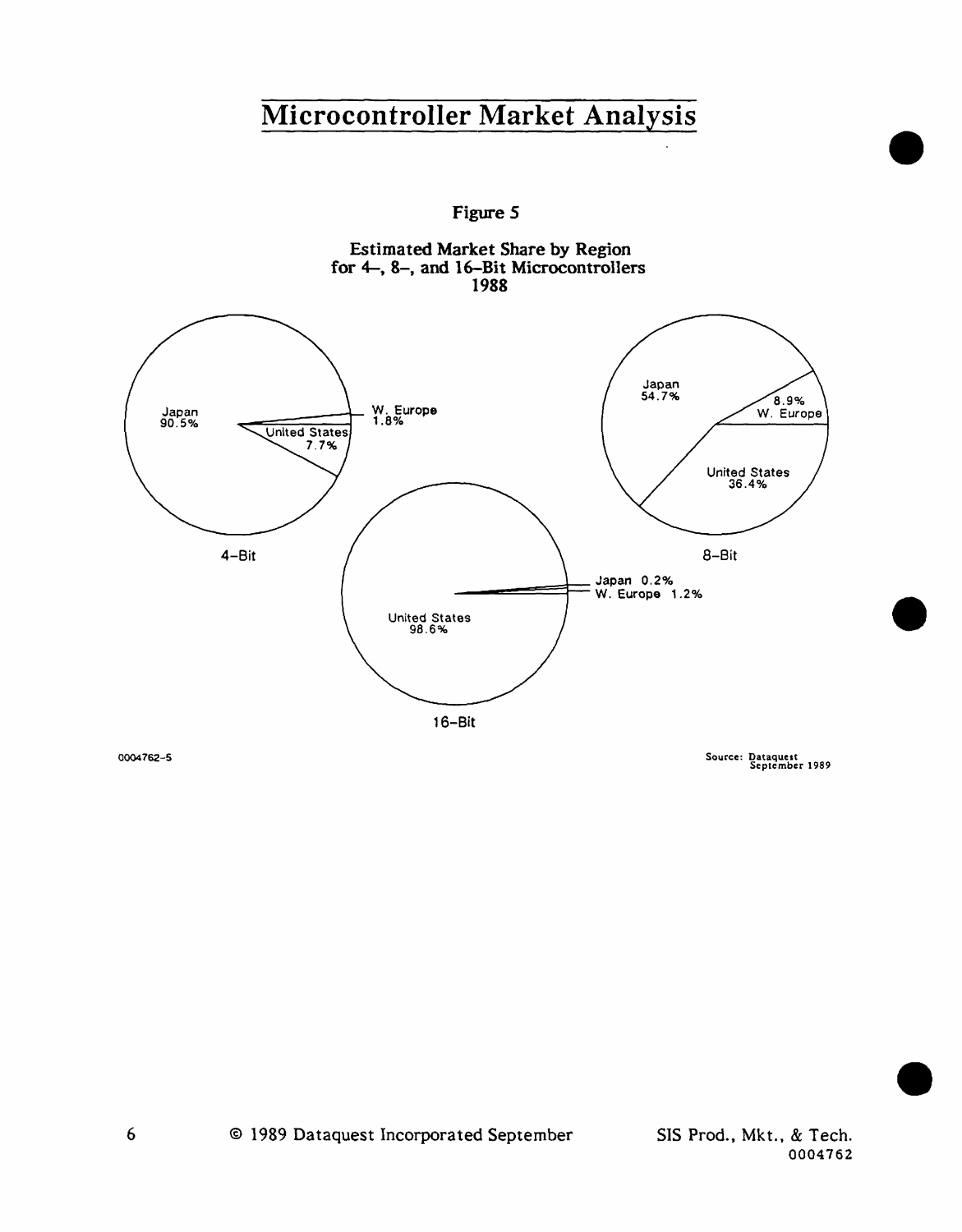### Table 3

### Estimated Market Share by Process Technology<br>for 4-, 8-, and 16-Bit Microcontrollers 1985-1988 (Thousands of Units)

| 4-Bit Shipments<br>177,038<br>271,883<br>392,332<br>Percent PMOS<br>10.0%<br>4.9%<br>2.5%<br>Percent NMOS<br>34.8%<br>24.3%<br>29.8%<br>55.2%<br>Percent CMOS<br>73.2%<br>65.2% | 501,075<br>1.2% |
|---------------------------------------------------------------------------------------------------------------------------------------------------------------------------------|-----------------|
|                                                                                                                                                                                 |                 |
|                                                                                                                                                                                 |                 |
|                                                                                                                                                                                 | 13.6%           |
|                                                                                                                                                                                 | 85.2%           |
| 8-Bit Shipments<br>224,001<br>163,599<br>333,362                                                                                                                                | 454,022         |
| Percent NMOS<br>79.5%<br>67.8%<br>59.2%                                                                                                                                         | 48.4%           |
| Percent CMOS<br>20.5%<br>32.2%<br>40.8%                                                                                                                                         | 51.6%           |
| 16-Bit Shipments<br>232<br>399<br>3,311                                                                                                                                         | 5,461           |
| Percent NMOS<br>100.0%<br>100.0%<br>19.9%                                                                                                                                       | 33.2%           |
| Percent CMOS<br>0<br>80.1%<br>$\bf{0}$                                                                                                                                          | 66.8%           |
| Total Shipments<br>340,869<br>496,283<br>729,005<br>960,558                                                                                                                     |                 |
| Percent PMOS<br>5.2%<br>2.7<br>1.3%                                                                                                                                             | 0.6%            |
| 56.3%<br>Percent NMOS<br>47.0%<br>40.2%                                                                                                                                         | 30.1%           |
| Percent CMOS<br>38.5%<br>50.3%<br>58.4%                                                                                                                                         | 69.2%           |

 $\blacksquare$ 

Source: Dataquest September 1989

 $\lambda$